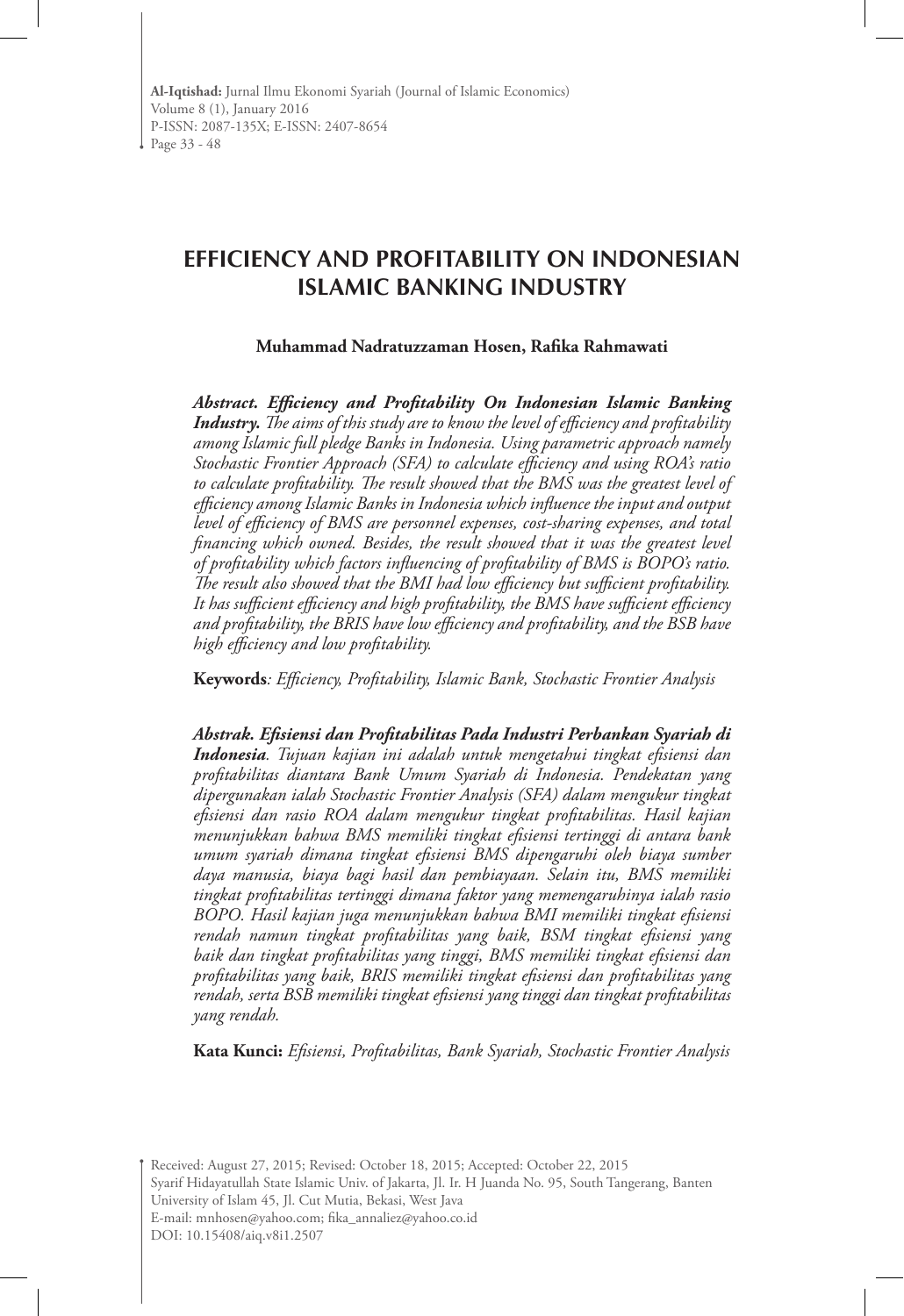### **Introduction**

Nowadays, Islamic banking in Indonesia continue to need to be able to compete with conventional banks. The opening of the ASEAN Economic Community (AEC), the competition is not only occurs between local banks but also with banks of other countries. Local banks would be difficult to compete with foreign banks because foreign banks are better to offer lower interest rates than local banks. Interest rates on foreign banks are generally offered 3% in the form of currency, while at the local bank, the interest rate is pegged at least 3.5% -5% (Neraca.co.id, 2014).

In order to compete in the industry, Islamic banks are required to operate efficiently, so they can achieve maximum profit and productivity and be able to maintain financial health. The need for performance measurement in Islamic banks is very high, in order to know the level of efficiency and profitability of Islamic banks. According to Berger and Humphrey (1992), there are two general approaches are often used to measure the performance of efficiency in the banking industry namely, traditional and frontier approach. The traditional approach is an approach that compares the financial ratios that exist in the bank. Meanwhile the frontier approach or efficiency frontier approach uses a combination of assets (input-output) in a specific standard.

Measurement of the efficiency of the financial ratios can't detect internal and external factors cause inefficiency. Banking management also cannot be analyzed through financial ratios. Therefore, it is necessary to measure the efficiency to get more good approach. As it is described above, the measurement of efficiency and profitability in Islamic banking is very important. With known levels of efficiency and profitability levels, it will show the overall performance of Islamic banks. There are some factors that cause inefficiencies which can also be known that Islamic banks can do a proper evaluation to improve performance and increase competitiveness.

There are several identification problems from this research: *first,* what is the level of cost efficiency of Islamic banks in Indonesia period of January 2010 to December 2013 based on parametric approach? *Second,* what has the greatest influence from component of the input and output on the level of cost efficiency of Islamic banks? *Third,* what is the level of profitability (*Return on Asset*/ROA) of Islamic banks in Indonesia period of January 2010 to December 2013 based on parametric approach? *Fourth,* how Non Performing Financing (NPF), Financing to Deposit Ratio (FDR), Operational Cost Operational Income (BOPO), and Capital Adequacy Ratio (CAR) influence on the level of profitability (Return on Asset/ ROA) in Islamic banks?

The purposes of this research are: *first,* measure the cost efficiency level of Islamic banks in Indonesia period of January 2010 to December 2013 based on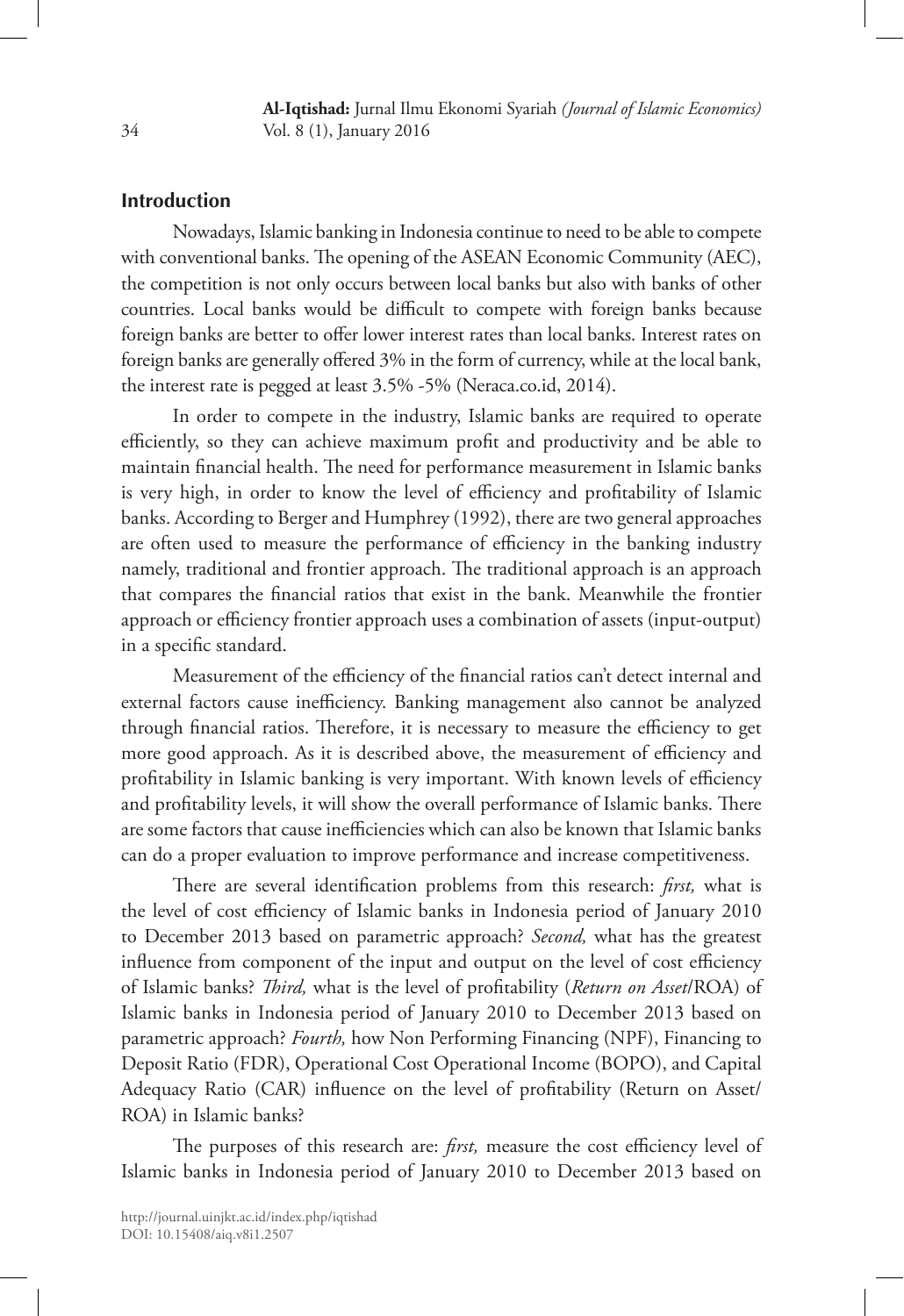parametric approach. *Second,* analyze the component of input and output which affect the level of cost efficiency of Islamic banks. *Third,* measure the profitability level of Islamic banks in Indonesia period of January 2010 to December 2013. *Fourth,* analyze the Non Performing Financing (NPF), Financing to Deposit Ratio (FDR), Operational Cost Operational Income (BOPO), and Capital Adequacy Ratio (CAR) which affect the level of profitability of Islamic banks.

#### **Literature Review**

Haddad, et.al (2003) compared measurements of the Indonesian banking efficiency levels with the method of Stochastic Frontier Approach (SFA) and the method of Distribution Free Approach (DFA). Object of this study are 167 banks operating in the period of January 1995 to June 2003, overall of bank data had been grouped by category. The results of these studies are the efficiency of DFA scores more diverse than the score for SFA if it is used monthly data and annual data that incorporate the entire bank. Nevertheless, the banks most efficiently generated by using both methods remain the same. The results of efficiency calculations based on the SFA and DFA by using a data bank which first grouped by bank category, resulting in the calculation results are not consistent. This inconsistency is probably due to lack of observation of cross section is used, so the diversity of data is reduced. The results of this calculation also concluded that the banks with foreign banks mixed category were the category that most efficiently compared with other categories.

Mokhtar, et.al (2007) studies on technical efficiency and cost efficiency of Islamic bank in Malaysia using methods of Stochastic Frontier Approach in the period 1997 to 2003. Object of study are 20 business units of Islamic, 2 Islamic banks, and 20 conventional commercial banks. The result is known that the average technical efficiency and cost of conventional commercial banks are higher than Islamic banks. However, in terms of trends that the average efficiency of Islamic banks tend to increase from seven periods, while the efficiency of conventional banks did not change much during the same period. Efficiency based on type, Islamic banks are significantly more efficient than Islamic business units. And the average efficiency of banks according to ownership status, it is known that foreign Islamic business units more efficient than domestic banks Islamic business unit.

Al-Timimi (2010) compares factors that influence profitability among Islamic bank with conventional bank for the period of 1996 to 2008. It used regression models ROA and ROE as dependent variables. It determaind internal and external factors as independent variables, such as GDP per capita, size of bank, financial development indicator (FIR), liquidity, concentration of bank, cost of bank, and number of branch. The result identification that liquidity and concentration of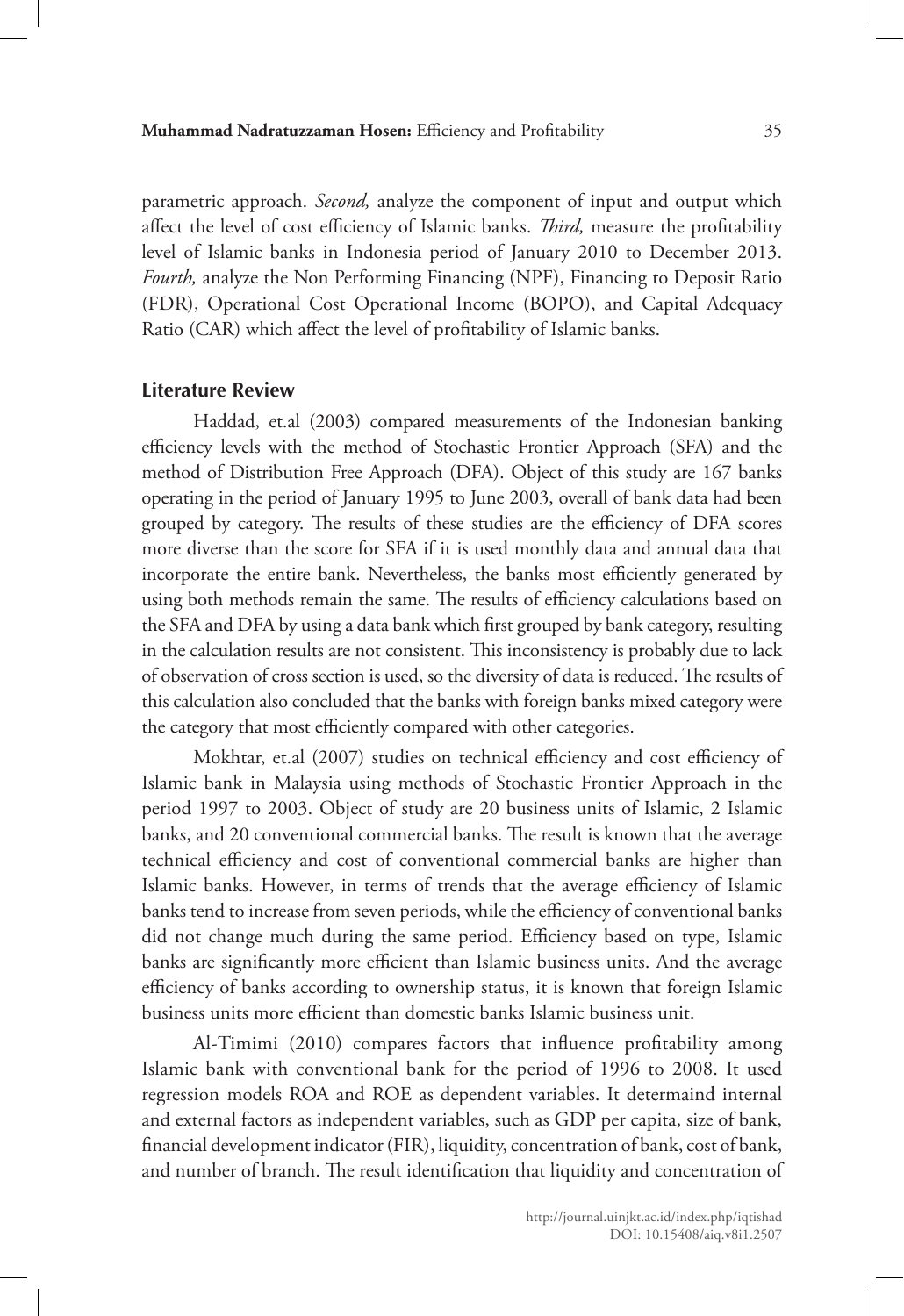bank is factors that most significant in conventional bank. Whereas in Islamic bank, factors that most significant are cost of bank and number of branch to influence performance of Islamic bank.

### **Methods**

Object of the research in this paper is the monthly Financial Report of the Islamic Commercial Bank (BUS) in Indonesia that is Bank of Muamalat Indonesia (BMI), Bank of Shariah Mandiri (BSM), Bank of Mega Shariah (BMS), Bank of BRI Shariah (BRIS), and Bank of Bukopin Shariah (BSB) period January 2010 to December 2013. There are two analysis methods from this research, such as: analysis of efficiency and analysis of profitability.

This paper used the calculation of the efficiency of Islamic banks in terms of costs by using the method of approach cost efficiency, while for the calculations using the method of approach the stochastic frontier approach (SFA) to calculate the deviation of the cost function estimated in advance with its profit frontier.

Cost efficiency is defined as the ratio between the minimum cost which the company can produce a certain output, with the actual costs that incurred by the banking company. The smaller the actual costs are used compared with the minimum cost, and then the level of cost efficiency of banks will be even greater.

In this study, the determination of input and output using Asset Approach as used by Haddad, so that the input and output variables are determined as follows: Input Variables (X) : Price of Labor (P1) and Price of Fund (P2).

Output Variables (Y) : Total Financing (Q1) and Securities which Owned (Q2).

SFA method was developed by Aigner, Lovell, Schmidt (1977). In this method, the cost of a bank's modeled for deviation of its cost efficiency frontier due to random noise and inefficiency.

Standard function of stochastic cost frontier has the general form (log) as follows:

ln Ci = *f* (ln Xji , ln Yki) + *e*<sup>i</sup> ………………………………………... (1) Where:

 $C_i$  = Total cost of bank n

 $X_{ii}$  = Input j of bank n

 $Y_{ii}$  = Output k of bank n

 $e_i$  = Error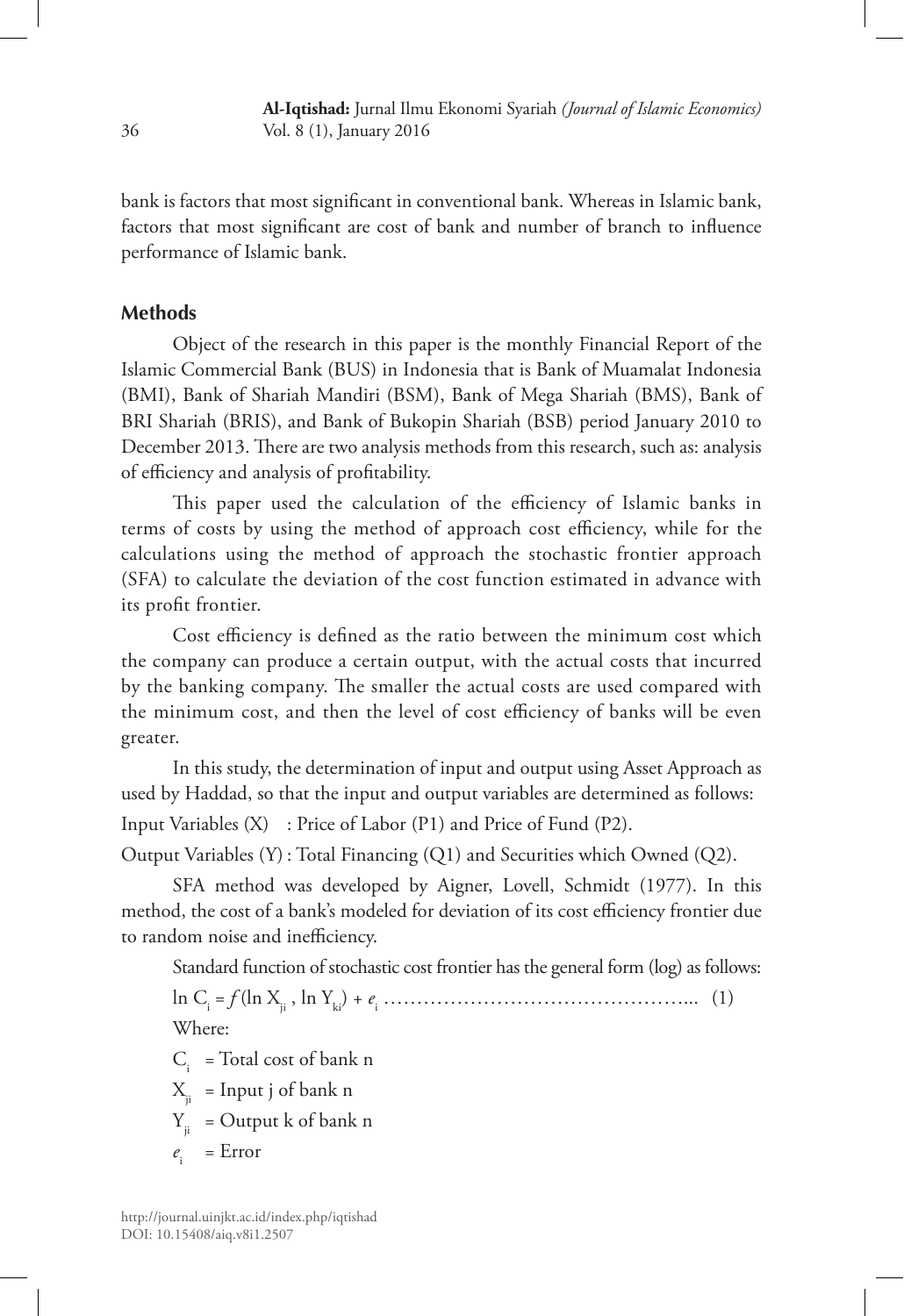$e_i$  consist of 2 functions:

*ei = ui + vi* ……………………………………………………… (2) Where :

 $u_i$  = error factor that can controlled.

 $v_i$  = error factor that random characteristic that cannot controlled.

Assumption that v is distribution in normal  $N(0, \sigma_v^2)$  dand u is distribution in half-normal,  $|N(0, \sigma_v^2)|$  where  $u_{it} = (u_i \exp(-h(t-T))^3$  and *h* is parameter that will estimation.

Cost Efficiency is essentially measuring a level of bank's cost compared with a bank that has the best operating cost (best practice bank's cost) that produces the same output with the same technology. Cost efficiency is the derivation of a cost function, eg the cost function with the general form of equation (log) as follows:

ln C = *f* (w,y) + e …………………………………………………... (3)

By using the stochastic cost frontier equation form of the cost equation can be written as follows:

ln C = *f* (w,y) + ln *u* + ln *v* ……………………………………….... (4) Where:

C = total cost atau *cost efficiency*

w = total input

 $y =$  total output

 $u \, \text{dan } v = \text{error}$ 

So, *cost efficiency* can be writed as follows:

$$
\text{CEFFn} = \frac{C_{\min}}{C_n} = \frac{\exp\left[f\hat{c}\left(w^n, y^n\right) + \ln(u c_{\min})\right]}{\exp\left[f\hat{c}\left(w^n, y^n\right) + \ln(u c_n)\right]} = \frac{uc_{\min}}{uc_n} \cdots (5)
$$

Profitability levels of BUS were measured by ROA (Return on Assets), the indicator of the ability of banks to earn a return on certain assets owned by the bank. ROA can be obtained by calculating the ratio between profit after tax to total assets (Net Income divided by Total Assets).

After multiple linear regression equation is formed, there should be some test classic assumptions, namely the normality test, autocorrelation test, heteroskedastisitas test, and multicollinearity test.

Then the analysis of hypothesis test are both partially and simultanly. Partial test with t test and simultan test with F test.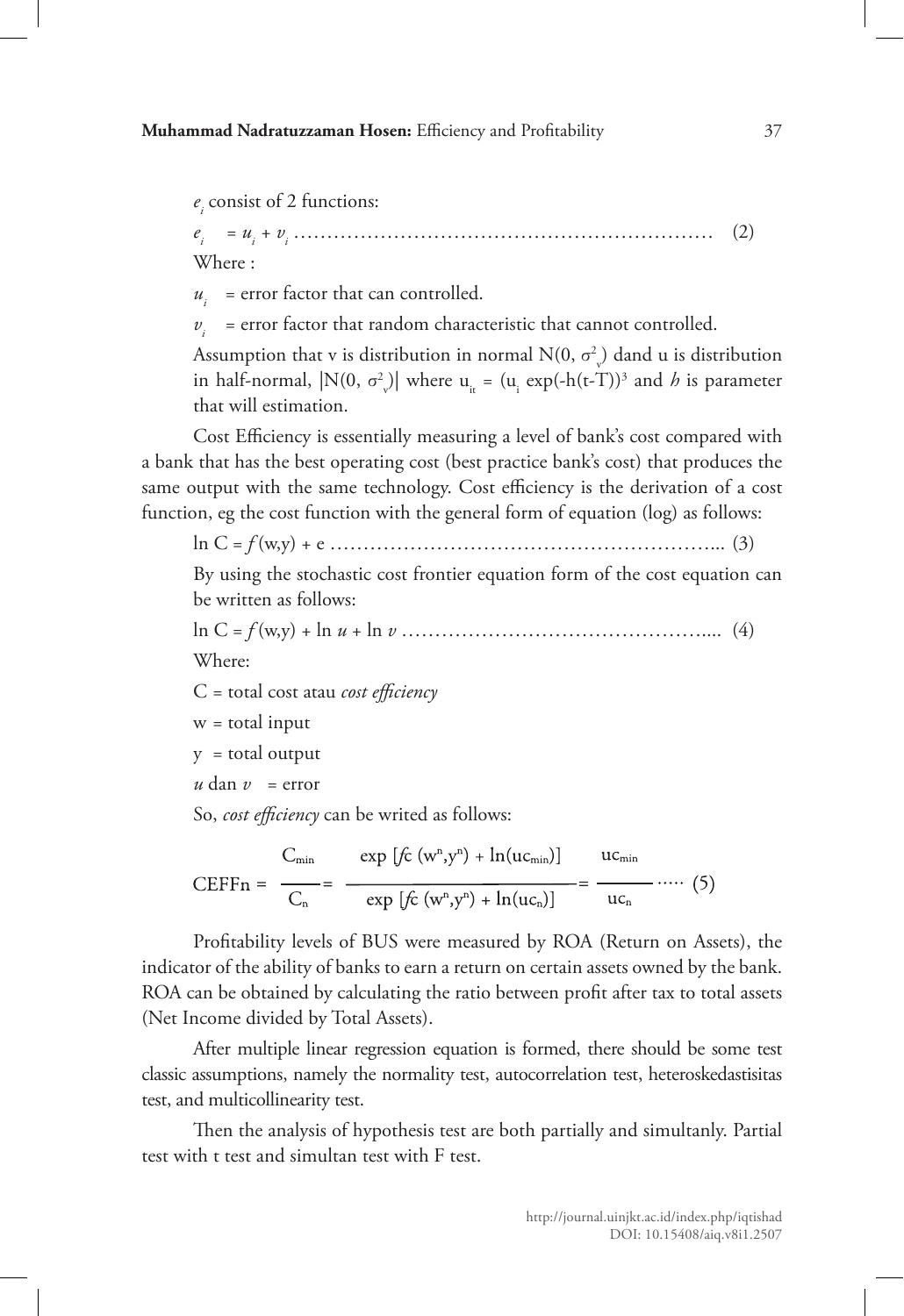In this study, the performance is measured by the level of cost efficiency and the level of profitability (ROA), so here are two models of the regression equation:

Model (I) : Cost Efficiency (CEFF)  $TC = \alpha_a + b_{a1}P_1 + b_{a2}P_2 + b_{a3}Q_1 + b_{a4}Q_2 + e_a$ Model (II) : Profitability/Return on Assets (ROA)  $ROA = \alpha_{b} + b_{b1}NPF + b_{b2}FDR + b_{b3}BOPO + b_{b4}CAR + e_{b4}$ 

| Variable    | Indicator      | <b>Definition</b>                          | Scale |
|-------------|----------------|--------------------------------------------|-------|
|             | <b>TC</b>      | <b>Total Cost</b>                          | Ratio |
| Dependent   | <b>ROA</b>     | Return on Assets                           | Ratio |
|             | P <sub>1</sub> | Price of Labor                             | Ratio |
|             | P <sub>2</sub> | Price of Fund                              | Ratio |
|             | Q <sub>1</sub> | <b>Total Financing</b>                     | Ratio |
| Q2          |                | Securities which Owned                     | Ratio |
| Independent | <b>NPF</b>     | Non Performing Financing                   | Ratio |
|             | <b>FDR</b>     | Financing to Deposit Ratio                 | Ratio |
|             | <b>BOPO</b>    | <b>Operational Cost Operational Income</b> | Ratio |
|             | <b>CAR</b>     | Capital Adequacy Ratio                     | Ratio |

Table 1. Research Variables

# **Results and Discussion Analysis of Cost Efficiency**

By using methods of Stochastic Frontier Approach (SFA) with panel data model, the efficiency of each of the Islamic Commercial Bank can be measured. The panel data is intended to consider the period of observation of a bank and will result in efficiency levels based on the study period that is during the period January 2010 to December 2013.

Form of the model in predicting bank cost efficiency can be written as follows:

## **ln TC= -0,267 + 0,542 lnP1 + 0,538 lnP2 - 0,971 lnQ1 + 0,109 lnQ2**

In the regression equation above, the TC is constant at -0.267. This means if the input variables and output variables are considered constant the Islamic Commercial Bank will issue a minimum cost for a particular output level that is equal to 0,7657 million of total assets ( $e^x$  -0,267 = 0,7657). The variable Price of Labor (lnP1) coefficient of 0,542 indicates that if the price of labor exponent increased 1%, then the total cost will increase 0,542%. Those results indicate that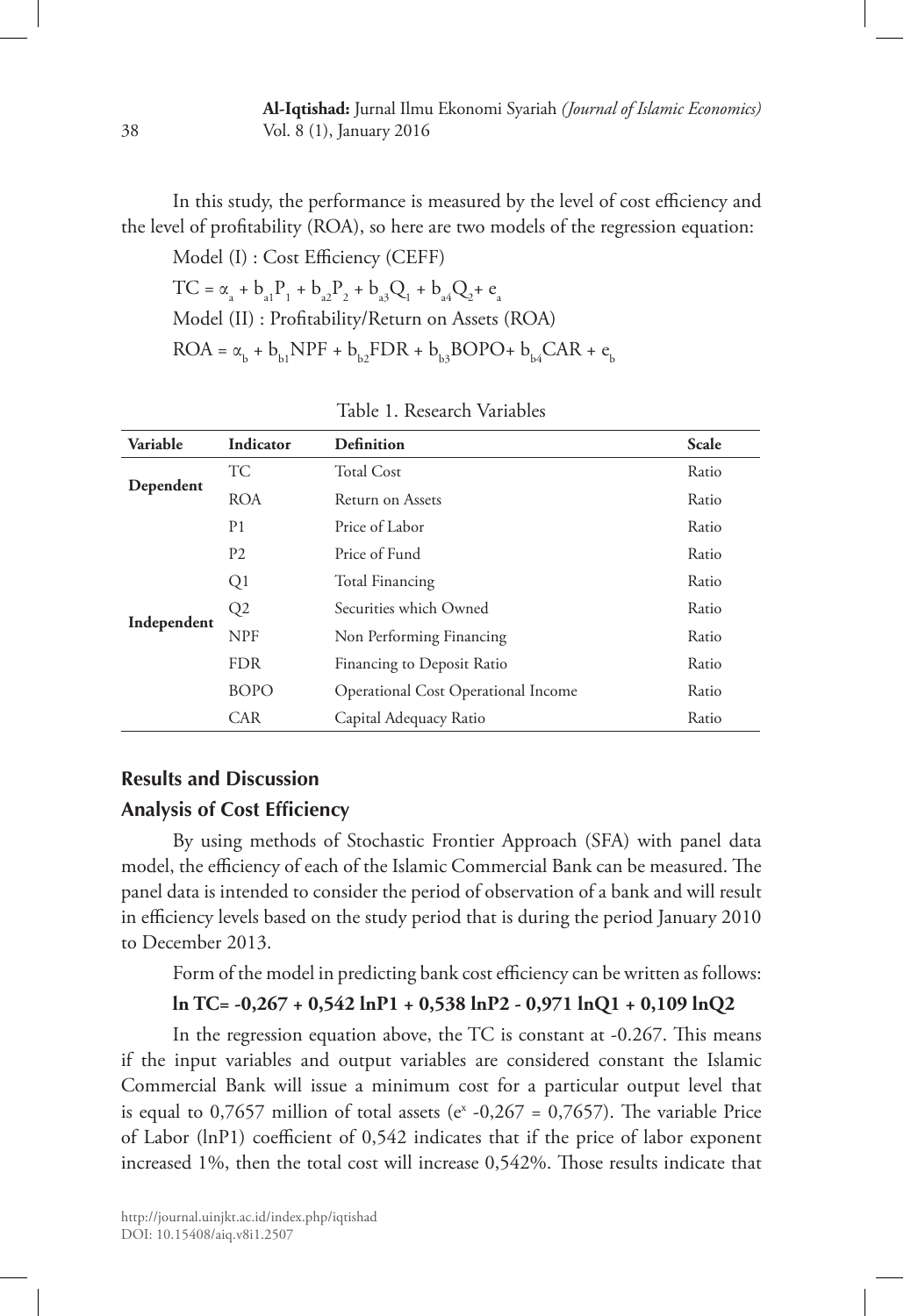price of labor not give positive contribution to the Islamic Commercial Bank, so as the price of labor is high, the total cost will increase too and will bring inefficiency.

The variable Price of Fund (lnP2) coefficient of 0,538 indicates that if the price of fund exponent increased 1%, then the total cost will increase 0,538%. That result indicates that the Islamic Commercial Bank not optimal manages Deposit Funds. It should deposit funds will increase income for the Islamic Commercial Bank, not be burden because the Islamic Commercial Bank must pay return to the customers that take their money in bank. The variable Total Financing (lnQ1) coefficient of -0,971 indicates that if the total financing exponent increased 1%, then the total cost will decrease 0,971%. Those results indicate that total financing give good return to the Islamic Commercial Bank. But, the Islamic Commercial Bank must immediately increase productivity of financing to increase efficiency in the Islamic Commercial Bank.

| Period            |            |            | Level of Cost Efficiency |             |            |
|-------------------|------------|------------|--------------------------|-------------|------------|
|                   | <b>BMI</b> | <b>BSM</b> | <b>BMS</b>               | <b>BRIS</b> | <b>BSB</b> |
| <b>March 2010</b> | 0.9727     | 0.9459     | 0.9277                   | 0.7545      | 0.9051     |
| <b>Iune 2010</b>  | 0.9697     | 0.9032     | 0.9329                   | 0.8827      | 0.8737     |
| September 2010    | 0.9567     | 0.8825     | 0.8951                   | 0.8162      | 0.8716     |
| December 2010     | 0.9467     | 0.8417     | 0.8754                   | 0.8096      | 0.8913     |
| <b>March 2011</b> | 0.8491     | 0.9708     | 0.9701                   | 0.8399      | 0.9531     |
| <b>June 2011</b>  | 0.8356     | 0.8247     | 0.9378                   | 0.7630      | 0.9769     |
| September 2011    | 0.8452     | 0.8081     | 0.9452                   | 0.6433      | 0.9548     |
| December 2011     | 0.7940     | 0.8093     | 0.9177                   | 0.6960      | 0.9560     |
| <b>March 2012</b> | 0.7774     | 0.8445     | 0.9838                   | 0.9549      | 0.9866     |
| <b>June 2012</b>  | 0.7841     | 0.8482     | 0.9441                   | 0.7948      | 0.9441     |
| September 2012    | 0.7831     | 0.8645     | 0.9022                   | 0.7944      | 0.9683     |
| December 2012     | 0.7559     | 0.8705     | 0.8828                   | 0.8644      | 0.9557     |
| <b>March 2013</b> | 0.7845     | 0.8980     | 0.9715                   | 0.7100      | 0.6231     |
| <b>June 2013</b>  | 0.7674     | 0.9322     | 0.9340                   | 0.7339      | 0.5492     |
| September 2013    | 0.7444     | 0.9281     | 0.9122                   | 0.7795      | 0.5935     |
| December 2013     | 0.7585     | 0.9009     | 0.8484                   | 0.6984      | 0.5837     |
| Average           | 0,8328     | 0,8796     | 0,9238                   | 0,7835      | 0,8492     |

Table 2. Level of Cost Efficiency in The Islamic Commercial Bank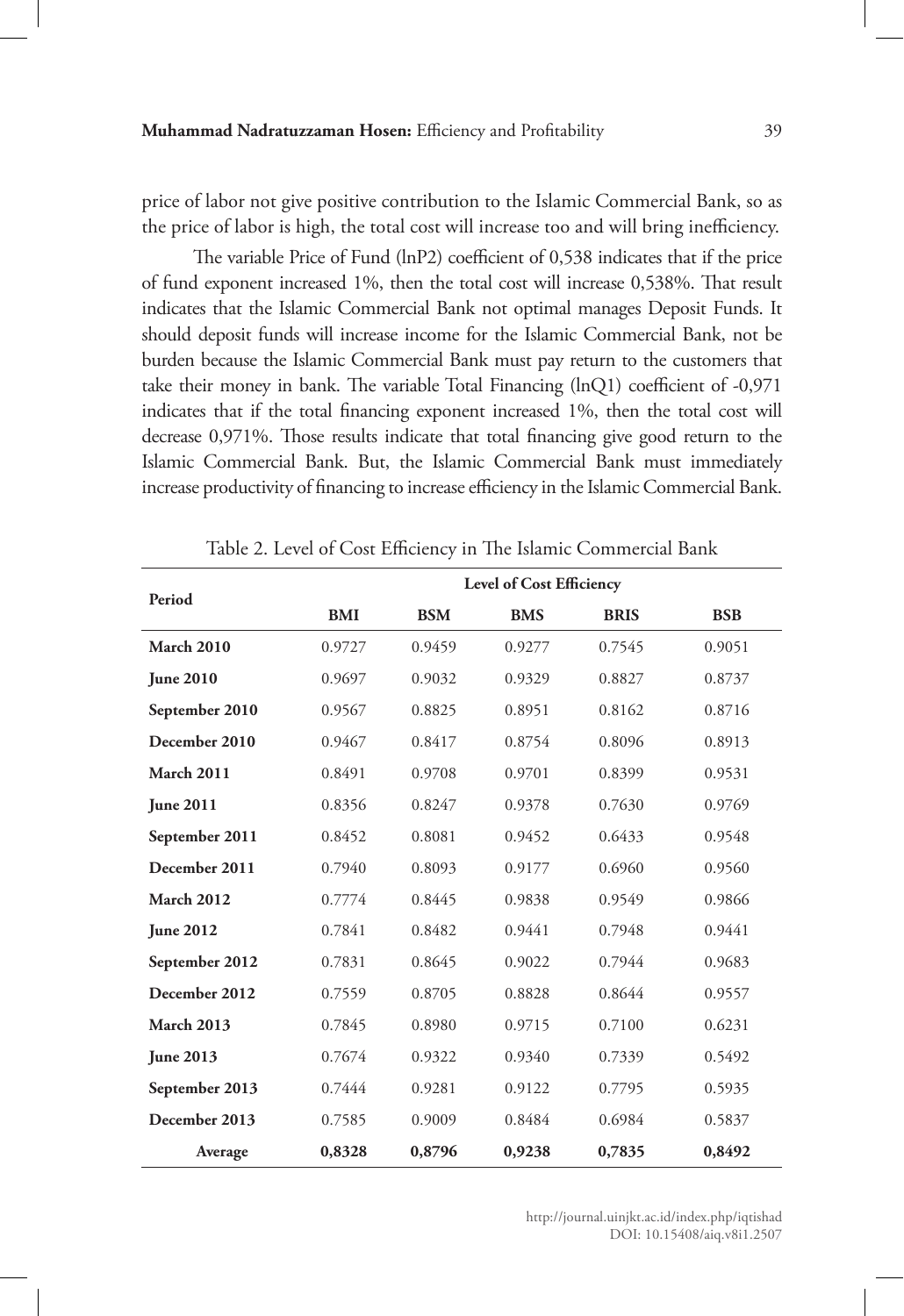The variable Securities which Owned (lnQ2) coefficient of 0,109 indicates that if the Securities which owned exponent increased 1%, then the total cost will increase 0,109%. That result indicate that Securities which Owned by the Islamic Commercial Bank give return lower than cost that must the Islamic Commercial Bank pay. The result of cost efficiency on Islamic Commercial Bank in Indonesia period of January 2010 to December 2013. The average level of cost efficiency Islamic Commercial Bank period January 2010 to December 2013, the highest achieved by BMS that is equal to 0.9238 or 92.38%. Islamic Commercial Bank with a lowest level of cost is efficiency achieved by BRIS that is equal to 0.7835 or 78.35%.

Table 3. Category of Cost Efficiency

| <b>Level of Cost Efficiency</b> | Category          |
|---------------------------------|-------------------|
| $65\% - 85\%$                   | Low Efficiency    |
| $86\% - 96\%$                   | Medium Efficiency |
| $97\% - 100\%$                  | High Efficiency   |

From these results, it shows that the five Islamic Commercial Banks has not reached the optimum level of efficiency. Therefore, the increase in cost efficiency needs to be continued. The cost efficiency level of five Islamic Commercial Bank also looks have variation ranging from 0.7835 (BRIS efficiency level) up to 0.9238 (BMS efficiency level). It is proved that every Islamic Commercial Bank has managerial implementation strategies vary in terms of reduced cost-sharing, suppression personnel costs, investment arrangements, and so on.

| Table 4. Shouping of Level of Cost Emercine |                                 |          |  |  |
|---------------------------------------------|---------------------------------|----------|--|--|
| The Islamic Commercial Bank                 | <b>Level of Cost Efficiency</b> | Category |  |  |
| Bank of Muamalat Indonesia                  | 83,28%                          | Low      |  |  |
| Bank of Shariah Mandiri                     | 87,96%                          | Medium   |  |  |
| Bank of Mega Shariah                        | 92,38%                          | Medium   |  |  |
| Bank of BRI Shariah                         | 78,35%                          | Low      |  |  |
| Bank of Shariah Bukopin                     | 84,92%                          | Low      |  |  |

Table 4. Grouping of Level of Cost Efficiency

http://journal.uinjkt.ac.id/index.php/iqtishad DOI: 10.15408/aiq.v8i1.2507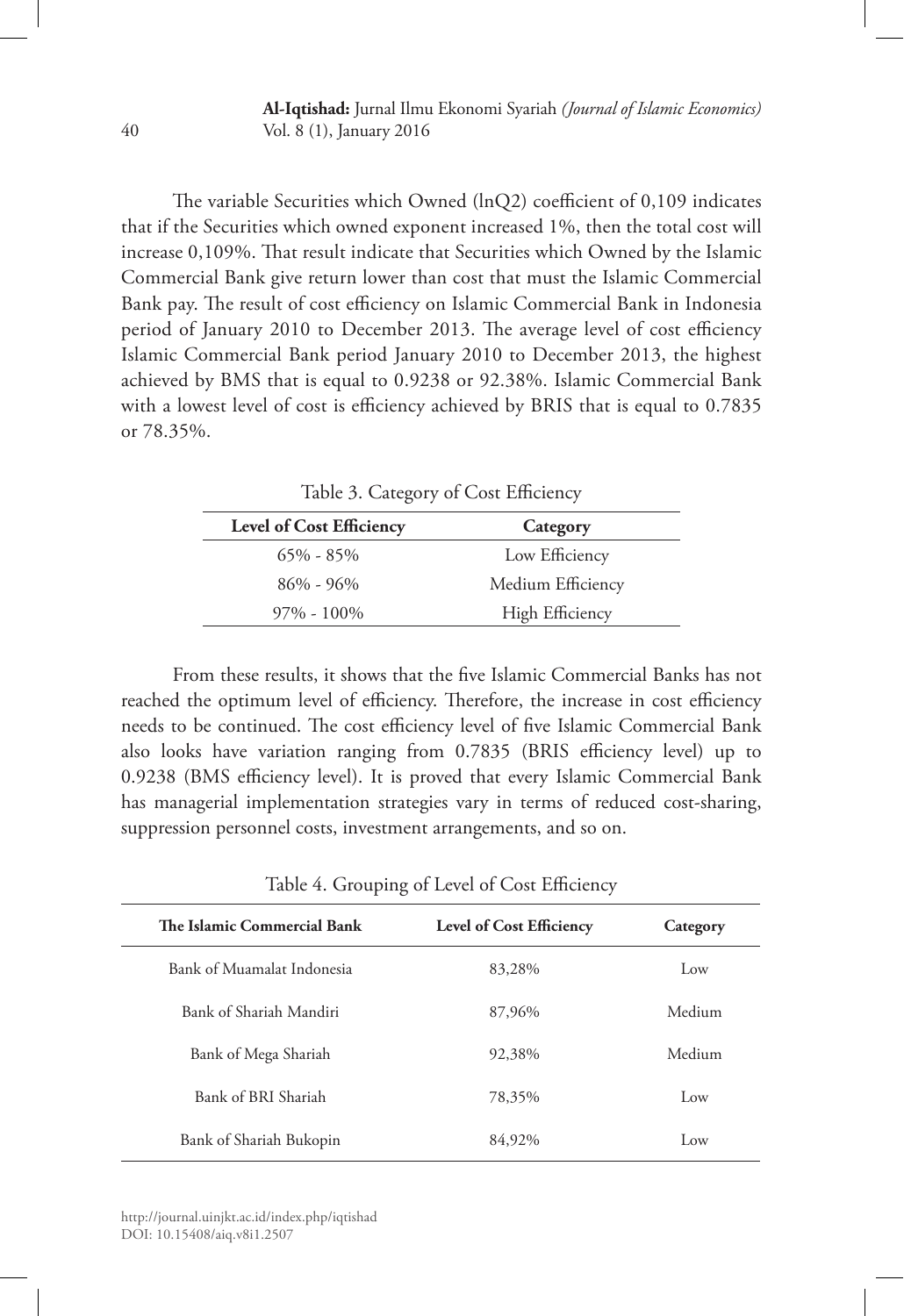### **Muhammad Nadratuzzaman Hosen:** Efficiency and Profitability 41

So, all the Islamic Commercial Bank can be rated, as in Table 4. Table 4 showed BSM and BMS into category medium of cost efficiency. Whereas BMI, BRIS, and BSB into category of low cost efficiency.

|                   |            |            | Level of Profitability |             |            |
|-------------------|------------|------------|------------------------|-------------|------------|
| Period            | <b>BMI</b> | <b>BSM</b> | <b>BMS</b>             | <b>BRIS</b> | <b>BSB</b> |
| <b>March 2010</b> | 1,48%      | 2,04%      | 3,18%                  | 1,12%       | 0,65%      |
| <b>June 2010</b>  | 1,07%      | 2,22%      | 2,98%                  | 0,97%       | 0,59%      |
| September 2010    | 0,81%      | 2,30%      | 2,47%                  | 0,24%       | 0,43%      |
| December 2010     | 1,36%      | 2,21%      | 1,90%                  | 0,35%       | 0,74%      |
| <b>March 2011</b> | 1,38%      | 2,22%      | 1,77%                  | 0,23%       | 0,62%      |
| <b>June 2011</b>  | 1,74%      | 2,12%      | 1,87%                  | 0,20%       | 0,65%      |
| September 2011    | 1,55%      | 2,03%      | 1,65%                  | 0,40%       | 0,51%      |
| December 2011     | 1,52%      | 1,95%      | 1,58%                  | 0,20%       | 0,52%      |
| <b>March 2012</b> | 1,51%      | 2,17%      | 3,52%                  | 0,17%       | 0,54%      |
| <b>June 2012</b>  | 1,61%      | 2,25%      | 4,13%                  | 1,21%       | 0,52%      |
| September 2012    | 1,62%      | 2,22%      | 4,11%                  | 1,34%       | 0,61%      |
| December 2012     | 1,54%      | 2,25%      | 3,81%                  | 1,19%       | 0,55%      |
| <b>March 2013</b> | 1,72%      | 2,56%      | 3,57%                  | 1,71%       | 1,08%      |
| <b>June 2013</b>  | 1,69%      | 1,79%      | 2,94%                  | 1,41%       | 1.04%      |
| September 2013    | 1,68%      | 1,51%      | 2,57%                  | 1,36%       | 0,79%      |
| December 2013     | 1,37%      | 1,53%      | 2,33%                  | 1,15%       | 0,69%      |
| Average           | 1,48%      | 2,09%      | 2,77%                  | 0,83%       | 0,59%      |

Table 5. Level of Profitability in The Islamic Commercial Bank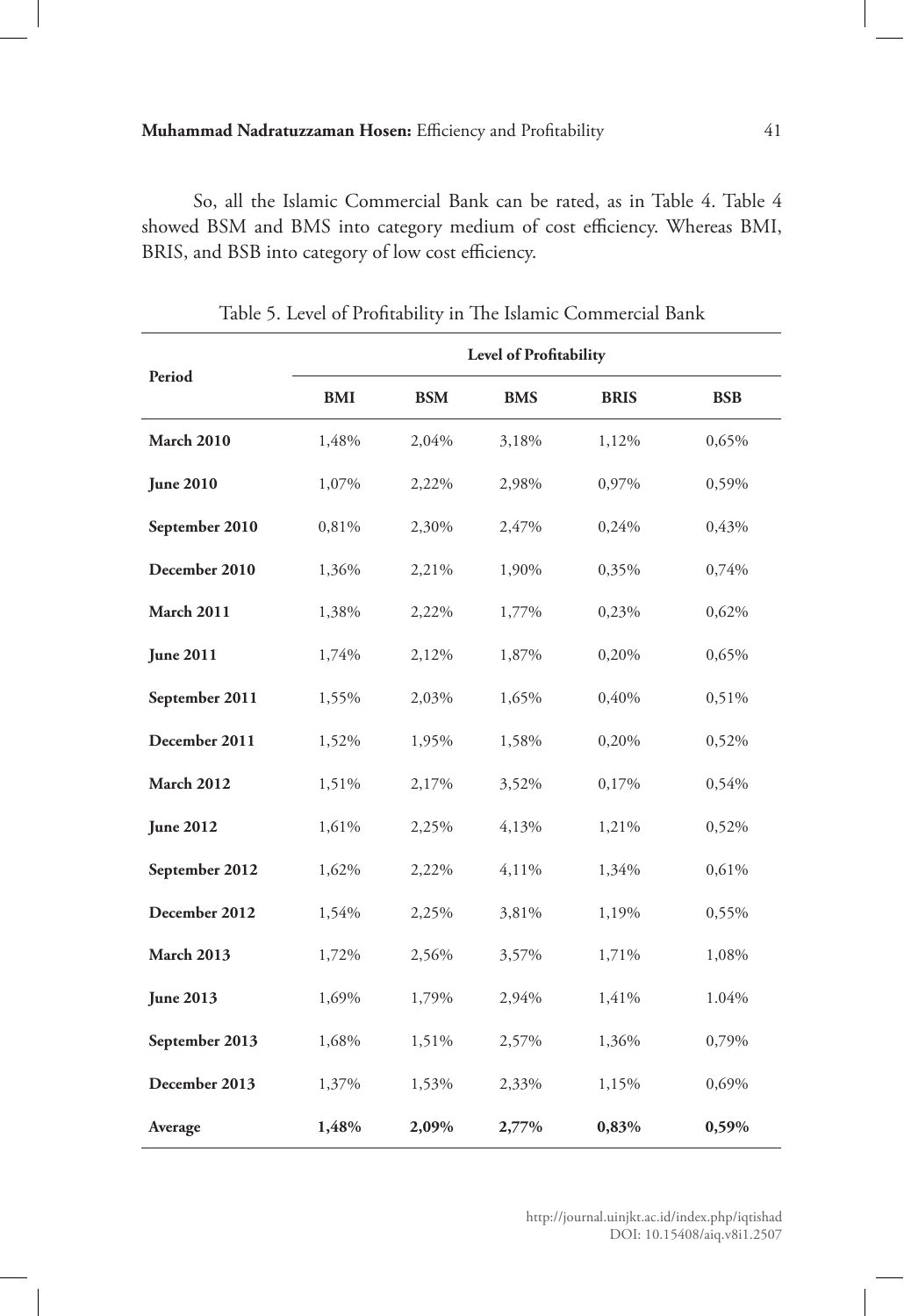#### **Analysis of Profitability**

The indicators that used to measure the performance of the bank's profitability is ROA (Return on Assets) is the ratio that indicates the ability of the entire existing assets and are used to generate a profit. Here are the results of the average level of profitability (ROA) in the 2010-2013 from five Islamic commercial banks; it can be seen at Table 5. It is known that Islamic Commercial Bank with the highest of profitability level in the period 2010-2013, it is Bank of Mega Shariah (BMS) that is equal to 2.77%. While the lowest profitability, it is Bank of Shariah Bukopin (BSB) that is equal to 0.59%. From these results, it is known that the Islamic commercial Banks (BUS) with large assets such as Bank of Shariah Mandiri (BSM) is not a factor to be able to achieve great profitability.

The result of profitability level above if we take to a category, can be seen at Table 6.

| <b>Level of Profitability</b> | Category                  |
|-------------------------------|---------------------------|
| $0\% - 0.99\%$                | Low Profitability         |
| $1,00\% - 1,99\%$             | Medium Profitability      |
| $2.00\% - \infty$             | <b>High Profitability</b> |

Table 6. Category of Level of Profitability

According Table 7, that BMI into category medium of profitability. Whereas BSM and BMS into category high of profitability. BRIS and BSB into category low of profitability.

Table 7. Grouping of Level of Profitability

| The Islamic Commercial Bank | <b>Level of Profitability</b> | Category        |
|-----------------------------|-------------------------------|-----------------|
| Bank Muamalat Indonesia     | 1,48%                         | Medium          |
| Bank Syariah Mandiri        | 2,09%                         | High            |
| Bank Mega Syariah           | 2,77%                         | High            |
| <b>BRI</b> Syariah          | 0,83%                         | Low             |
| Bank Syariah Bukopin        | 0.59%                         | $_{\text{low}}$ |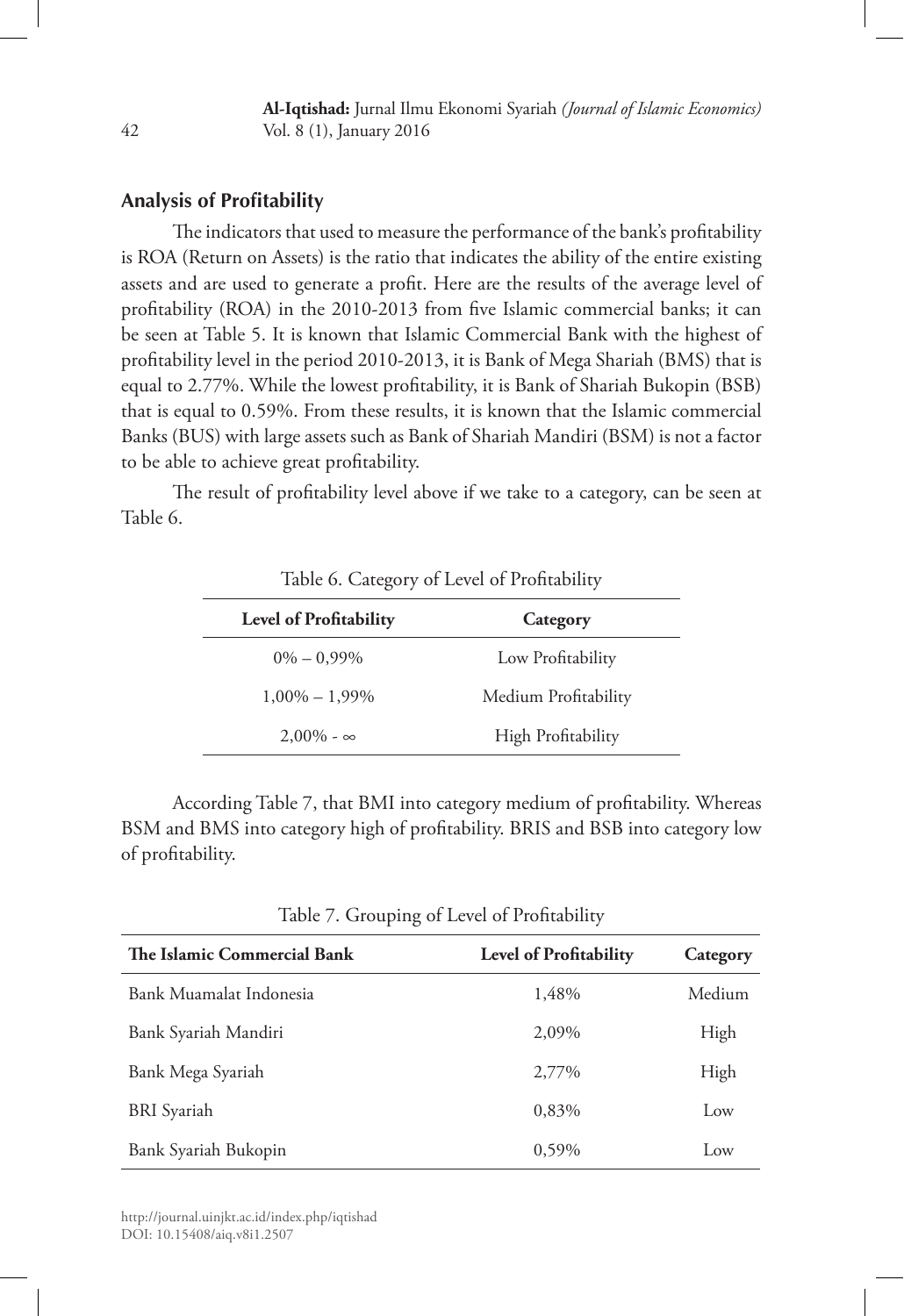## **Analysis of Multiple Linear Regression Cost Efficiency (CEFF)**

Based on the test results of the classical assumptions (OLS test), it can be concluded that the regression model is normally distributed, contains no autocorrelation, heteroscedasticity, but still there is a problem of multicollinearity.

Then regression result in Model 1, can be summarize as follow. *First,* we see from the adjusted R Square test (Adj  $R^2$ ). To find out how much the independent variables simultaneously can explain the dependent variable can be seen from the Adjusted R Square atau Adj R².

Table 8. Result of Adjusted R Square (Adj  $R^2$ )

|                    | <b>BMI</b> | BSM   | <b>BMS</b> | <b>BRIS</b> | BSB   |
|--------------------|------------|-------|------------|-------------|-------|
| Adj $\mathbb{R}^2$ | 0,987      | 0.988 | 0.998      | 0.926       | 0.964 |

*Second, t*o determine the significance of the influence of all independent variables simultaneously on the dependent variable used F test, ie by comparing  $F_{hirmes}$ generated by multiple linear regression with  $F_{table}$  in the significant level of 95% ( $\alpha =$ 5%). Here are the results of F test from each of the Islamic Commercial Bank. It is known that F table with level =5%,  $df_1 = 4$  and  $df_2 = 43$ , obtained  $F_{\text{table}}$  is 2,61. While the F-test each BUS obtained  $F_{\text{hitung}}$  BMI is 888,409, BSM is 937,703, BMS is 6,446, BRIS is 148,221, and BSB is 313,708. Thus, it can be concluded that the entire  $F_{\text{hirmes}}$ BUS greater than  $\rm F_{\rm table}$ , so that  $\rm H_{_0}$  is rejected and  $\rm H_{_a}$  accepted. That is, there are input and output variables have a significant influence together on the efficiency of the BUS.

*Third,* t-test used to test the strength of the relationship of each independent variable on the dependent variable individually. By comparing the values obtained  $t_{\text{hitung}}$  with  $t_{\text{table}}$  of each variable using 95% significant level ( $\alpha = 5\%$ ). Here are the results of the t test of each the Islamic Commercial Bank.

Table 9. Result of t-Test of Level Efficiency the Islamic Commercial Bank

| Variable     | BMI                               | <b>BSM</b>        | <b>BMS</b>        | <b>BRIS</b>       | <b>BSB</b>        |
|--------------|-----------------------------------|-------------------|-------------------|-------------------|-------------------|
|              | $Cost of Labor$ Significant $(+)$ | No Significant    | Significant $(+)$ | No.               | Significant $(+)$ |
|              |                                   |                   |                   | Significant       |                   |
| Cost of Fund | Significant $(+)$                 | Significant $(+)$ | Significant $(+)$ | Significant $(+)$ | Significant $(-)$ |
| Total        | Significant $(+)$                 | No Significant    | Significant (-)   | Significant (-)   | Significant $(+)$ |
| Financing    |                                   |                   |                   |                   |                   |
| Securities   | Significant $(-)$                 | Significant $(-)$ | $\rm No$          | Significant $(-)$ | N <sub>o</sub>    |
|              |                                   |                   | Significant       |                   | Significant       |
|              |                                   |                   |                   |                   |                   |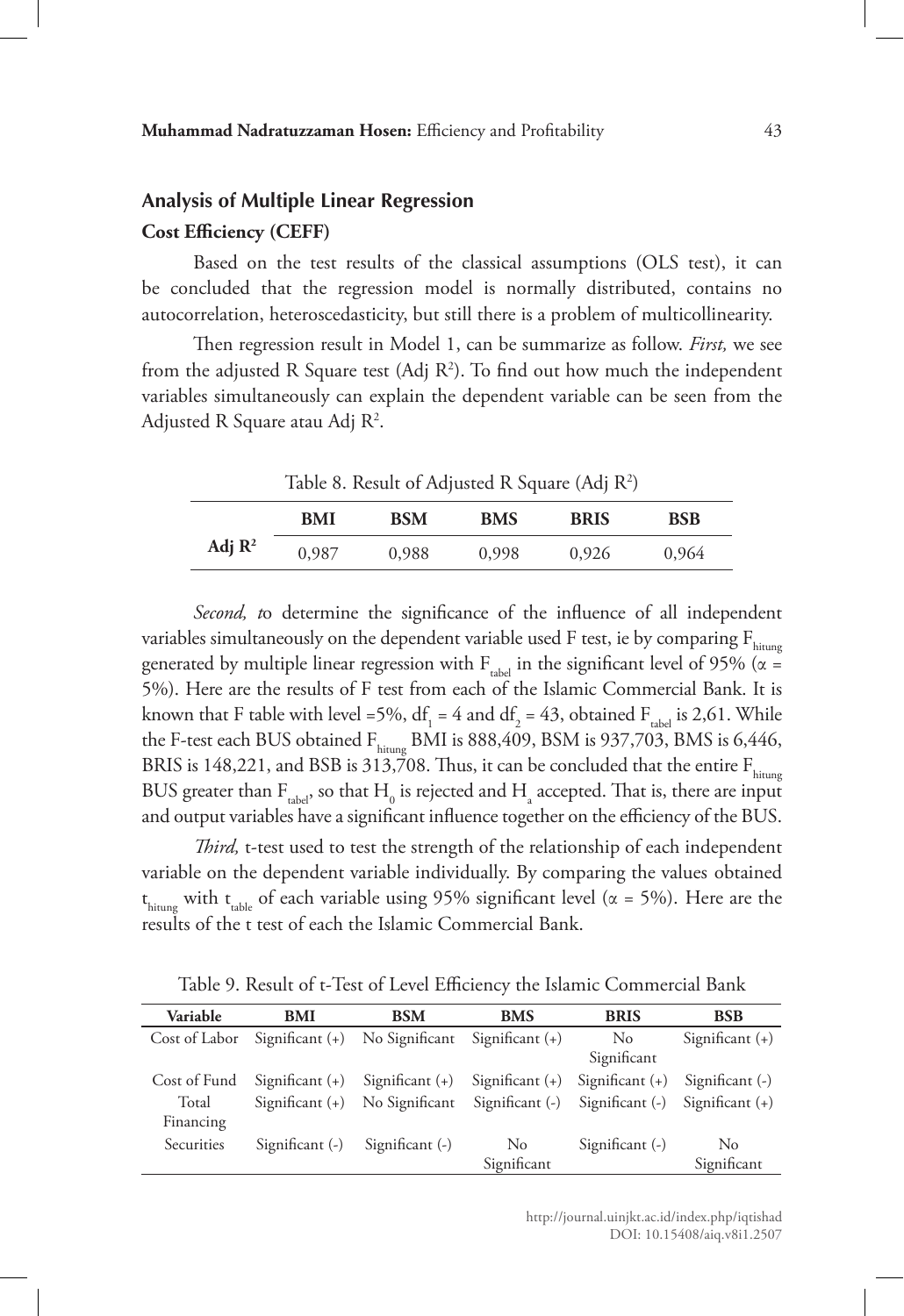#### **Profitabilitas/Return on Assets (ROA)**

Based on the test results of the classical assumptions (OLS test), it can be concluded that the regression model is normally distributed, contains no autocorrelation, heteroscedasticity, and multicollinearity.

Then regression result in Model 2, can be summarize as follow: *First,* we see from the adjusted R Square test (Adj  $R^2$ ). To find out how much the independent variables simultaneously can explain the dependent variable can be seen from the Adjusted R Square atau Adj R².

Table 10. Result of Adjusted R Square (Adj  $R^2$ )

|                    | <b>BMI</b> | <b>BSM</b> | <b>BMS</b> | <b>BRIS</b> | <b>BSB</b> |  |
|--------------------|------------|------------|------------|-------------|------------|--|
| Adj $\mathbb{R}^2$ | 0,778      | 0,889      | 0,895      | 0,772       | 0,822      |  |

*Second, t*o determine the significance of the influence of all independent variables simultaneously on the dependent variable used F test, such as by comparing  $F_{\text{hitung}}$  generated by multiple linear regression with  $F_{\text{table}}$  in the significant level of 95% ( $\alpha$  = 5%). Here are the results of F test from each of the Islamic Commercial Bank. It is known that F table with level =5%,  $df_1 = 4$  and  $df_2 = 43$ , obtained F<sub>tabel</sub> is 2,61. While the F-test each BUS obtained  $F_{\text{hitung}}$  BMI is 42,178; BSM is 95,459; BMS is 101,519; BRIS is 40,880; and BSB is 55,246. Thus, it can be concluded that the entire  $\rm F_{hitung}$  BUS greater than  $\rm F_{\rm table}$ , so that  $\rm H_{_0}$  is rejected and  $\rm H_{_a}$  accepted. That is, there are independent variables (NPF, FDR, BOPO, and CAR) have a significant influence together on the profitability of the BUS. *Third,* t-test used to test the strength of the relationship of each independent variable on the dependent variable individually. By comparing the values obtained  $t_{\text{hitung}}$  with  $t_{\text{table}}$  of each variable using 95% significant level ( $\alpha$  = 5%). Here are the results of the t test of each the Islamic Commercial Bank:

Table 11. Result of t-Test of Profitability the Islamic Commercial Bank

| Variable    | BMI               | <b>BSM</b>        | <b>BMS</b>        | <b>BRIS</b>       | <b>BSB</b>        |
|-------------|-------------------|-------------------|-------------------|-------------------|-------------------|
| <b>NPF</b>  | No Significant    | No Significant    | No Significant    | No Significant    | No Significant    |
| <b>FDR</b>  | Significant $(-)$ | No Significant    | No Significant    | Significant (-)   | Significant $(+)$ |
| <b>BOPO</b> | Significant (-)   | Significant $(-)$ | Significant $(-)$ | No Significant    | Significant $(-)$ |
| <b>CAR</b>  | Significant (-)   | No Significant    | No Significant    | Significant $(+)$ | No Significant    |

http://journal.uinjkt.ac.id/index.php/iqtishad DOI: 10.15408/aiq.v8i1.2507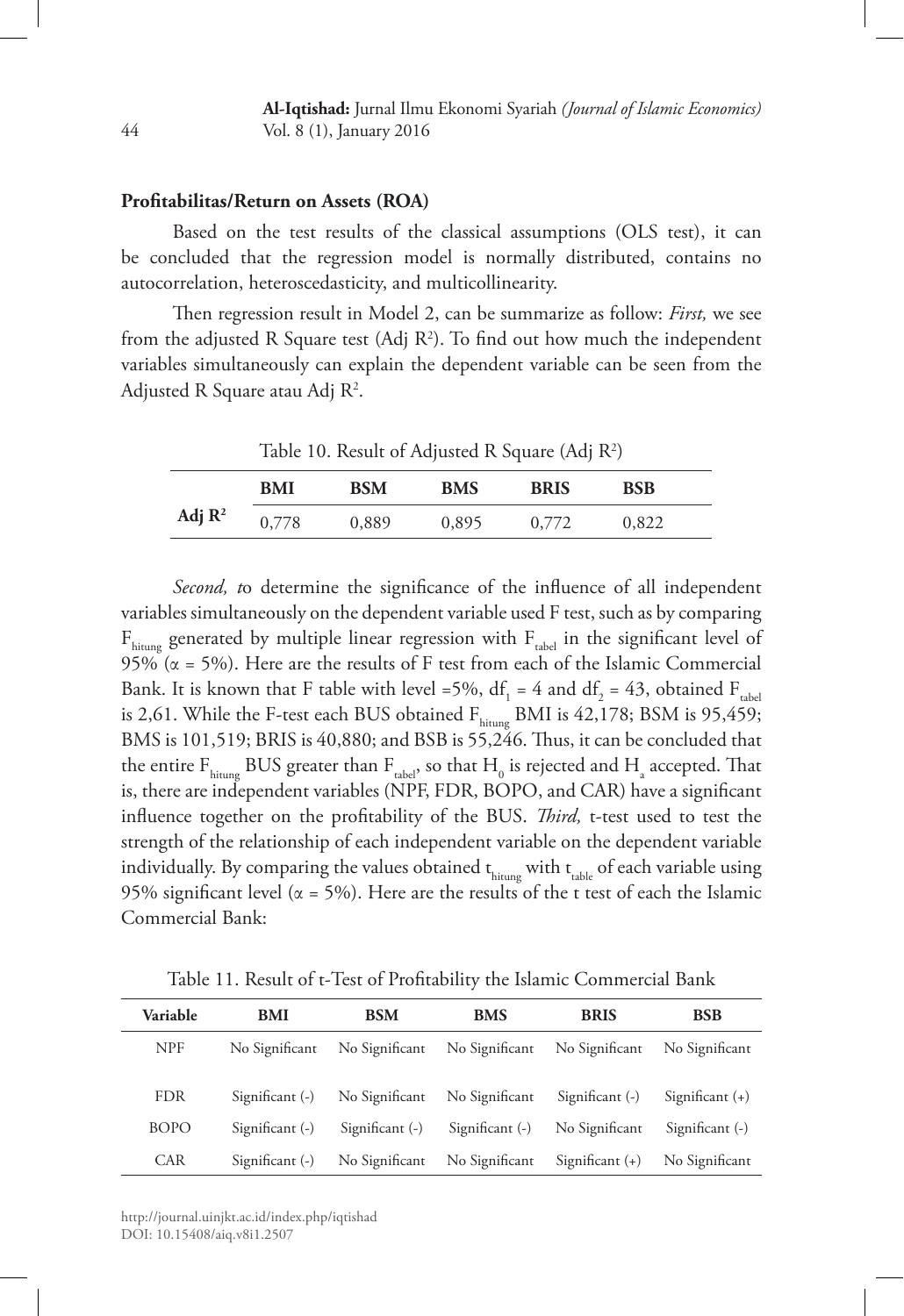From two method of calculation of the performance of the five-BUS has been analyzed previously, namely the approach of cost efficiency and profitability, it can be seen.

| <b>BUS</b>              | <b>Category of Cost Efficiency</b> | <b>Category of Profitability</b> |
|-------------------------|------------------------------------|----------------------------------|
| Bank Muamalat Indonesia | Low                                | Medium                           |
| Bank Syariah Mandiri    | Medium                             | High                             |
| Bank Mega Syariah       | Medium                             | High                             |
| <b>BRI</b> Syariah      | Low                                | Low                              |
| Bank Syariah Bukopin    | Low                                | Low                              |

Table 12. The Islamic Commercial Bank Performance in Period 2010-2013

From the Table 12, it can be seen that there are inconsistencies between the results of the method efficiency and profitability. The BMI is known that has a low level of cost efficiency and has a medium profitability. That is, BMI has not emphasized the efficient of fund's management; BMI has not cut costs that are not important, so that the profitability of the acquired BMI becomes optimal.

The BSM known that has an efficiency level is medium and has a high profitability. That is, BSM has a sufficient good fund management, because it can minimize costs and can manage their funds in profitable sectors. As BUS with the largest total assets, BSM is able to compete well. The BMS known that have medium levels of cost efficiency and has a high profitability. That is, BMS still need to do a cost-efficiency, because there are costs that do not matter much incurred by BMS. However, BMS have long operated able to obtain a fairly good profitability, although not optimal. The BRIS known that have a low level of cost efficiency and low profitability. That is, BRIS must continue to improve cost efficiency by minimizing costs that are not important and do not add to profitability. With more efficient expected level of profitability BRIS will also increase. The BSB is known that has a low level of cost efficiency and low profitability. That is, the management of funds in BSB has not been good. BSB has not been able to minimize the costs that are not important. Therefore, BSB should be able to place their funds in investments that provide good profit, so the profitability of the BSB can be increased and the profitability can reduce the cost burden on the BSB.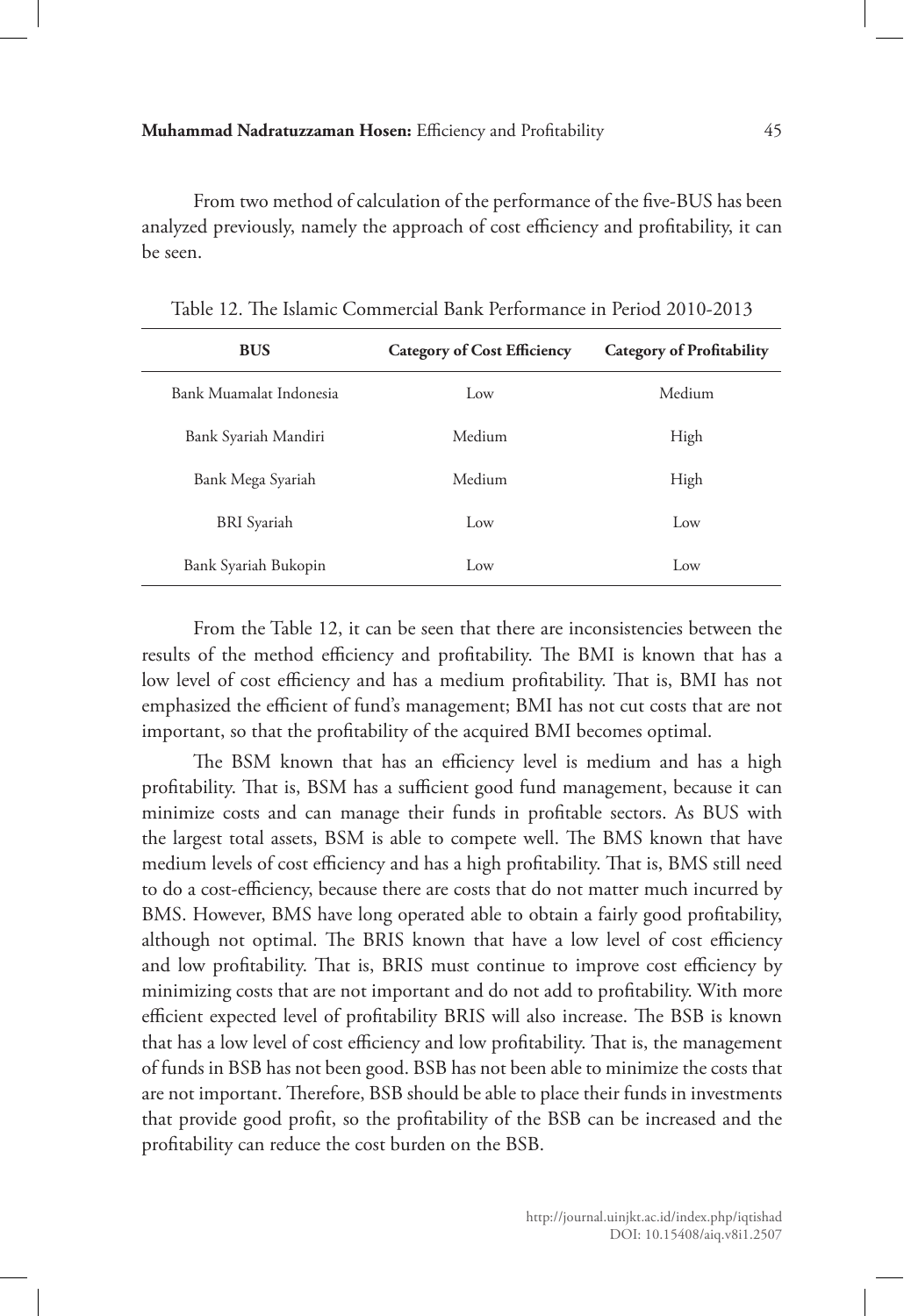## **Conclusion**

During the period January 2010 until December 2013 the average level of the largest cost efficiency of Islamic Commercial Bank in Indonesia is on BMI amounting to 83,28%; BSM is 87,96%; BMS is 92,38%; BRIS 78,35%; and BSB 84,92%. The hypothesis of this study which states that there is influence between component inputs (cost of labor and cost of fund) and output (total financing and securities which owned) to the level of cost efficiency simultaneously, can be accepted. Where the BMI amounting to 98,7% and its influence on the BSM influence 98,8%, and the BMS effect of 99,8%. On BRIS effect of 92,6%, and the BSB effect 96,4%. During the period January 2010 until December 2013 the average level of the largest profitability of Islamic Commercial Bank in Indonesia is on BMI amounting to 1,48%; BSM is 2,09%; BMS is 2,77%; BRIS 0,83%; and BSB 0,59%. The hypothesis of this study which states that there is influence between NPF, FDR, BOPO, and CAR to the level of profitability simultaneously, can be accepted. Where the BMI amounting to 77,8% and its influence on the BSM influence 88,9%, and the BMS effect of 89,5%. On BRIS effect of 77,2%, and the BSB effect 82,2%.

There are several recommendations that suggested by this research. *First,* to management each the Islamic Commercial Bank, to continue to raise the level of cost efficiency, because from the cost is still no funds are not used efficiently. It can be seen from the level of cost efficiency that has not reached 100%. *Second,* in level of profitability, management each the Islamic Commercial Bank have to raise the level of profitability because level of ROA still low. The need for the placement of funds in order to fund the existing productive can generate profits greater. *Third,*  for further research, the determination of the independent variables to be more numerous and varied to model better formulated. In addition, it should be associated with the level of liquidity BUS.

#### **References**

- Al-Tamimi, H.A.H. (2010). *Factors Influencing Performance of The UEA Islamic and Conventional National Banks*. Global Journal of Bussiness Research, Volume 4 No.2, pp. 1-10.
- Akhtar, M.F, et al. (2011). *Factors Influencing The Probability of Islamic Banks of Pakistan*. International Research Journal of Finance and Economics. Issues 66, pp. 126-132.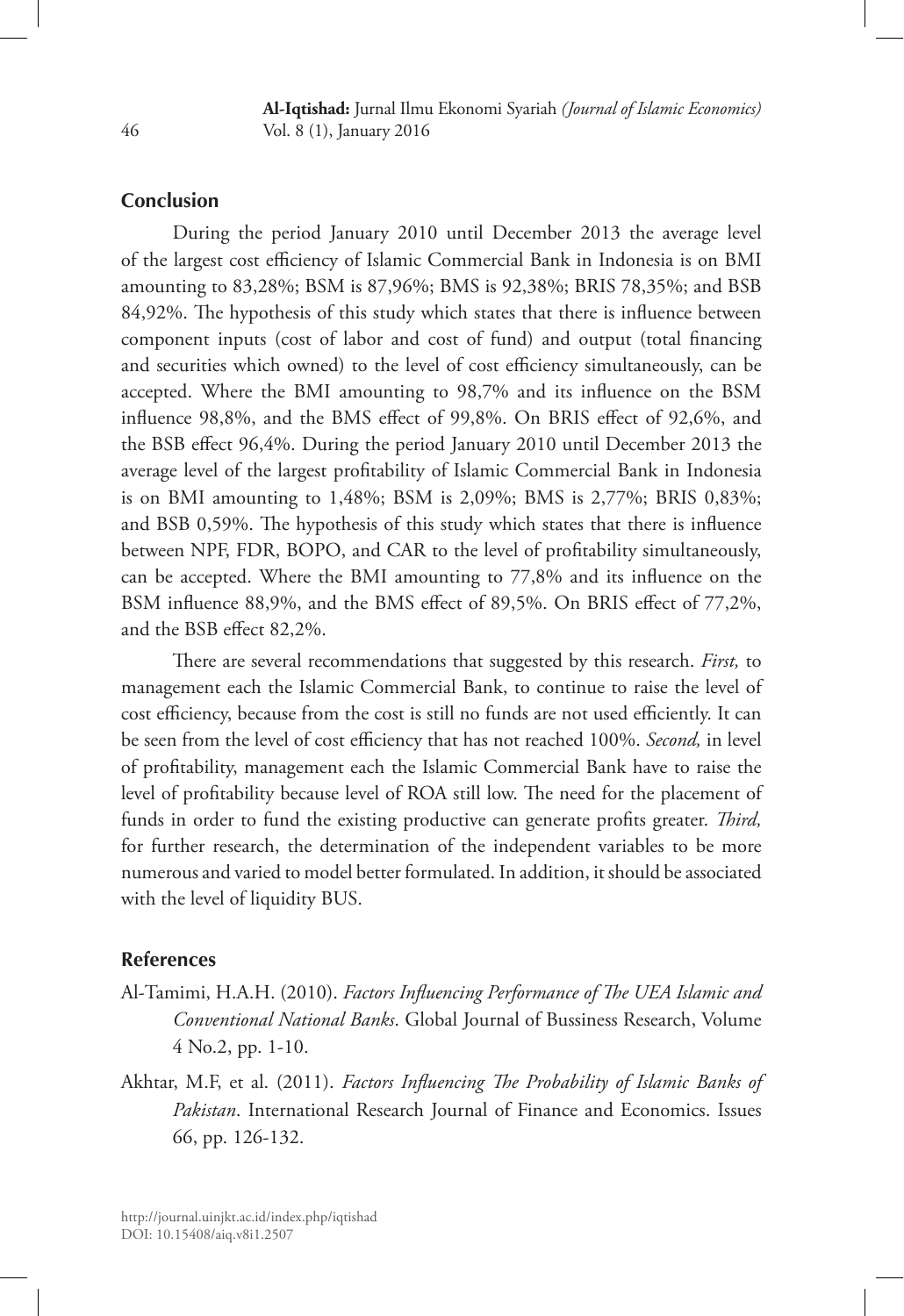- Berger, A.N. & Humphrey, D.B. (1997). *Efficiency of Financial Institutions: International Survey and Directions for Future Research*. European Journal of Operational Research, Volume 98, pp 175-212.
- Gozali, I. (2007). *Pengaruh CAR (Capital Adequacy Ratio), FDR (Financing to Deposit Ratio), BOPO (Biaya Operasional Terhadap Pendapatan Operasional) dan NPL (Non Performing Loan) Terhadap Profitabilitas Bank Syariah Mandiri (January:2004 – Oktober:2006)*. (Unpublished Thesis). Yogyakarta: Universitas Islam Indonesia.
- Haddad, M.D. et.al. (2003) "Analisis Efisiensi Industri Perbankan Indonesia: Penggunaan Metode Nonparametrik Data Envelopment Analysis (DEA)." *Jurnal Bank Indonesia*, Desember 2003.
- Hartono, E. (2009). *Analisis Efisiensi Biaya Industri Perbankan Indonesia Dengan Menggunakan Metode Parametrik Stochastic Frontier Analysis (Studi Pada Perbankan yang Terdaftar di Bursa Efek Indonesia Periode 2004-2007)*. (Unpublished Thesis). Semarang: Universitas Diponegoro.
- Idris *et. al.* (2011). *Determinant of Islamic Banking Institutions' Profitability in Malaysia.* World Applied Sciences Journal 12. pp. 1 – 7.
- Idroes, F.N & Sugiarto. (2006). *Manajemen Risiko Perbankan Dalam Konteks Kesepakatan Basel dan Peraturan Bank Indonesia.* Yogyakarta: Graha Ilmu.
- Kusmargiani, I.S. (2006). *Analisis Efisiensi Operasional dan Efisiensi Profitabilitas Pada Bank yang Merger dan Akuisisi di Indonesia (Studi Pada Bank Setelah Rekapitalisasi dan Restrukturisasi Tahun 1999-2002)*. (Unpublished Thesis). Semarang: Universitas Diponegoro.
- Mokhtar, H.S.A, et.al. (2006). *Efficiency of Islamic Banking in Malaysia, A Stochastic Frontier Approach*. Journal of Economic Cooperation. Vol.2 (27), pp. 37-70.
- Muhari, S. & Hosen, M.N. (2013). *Efficiency of the Islamic Rural Bank in Indonesia Lead to Modified CAMEL*. Journal of Academic Research in economics and Management Sciences. Vol.2 (5), pp. 34-53.
- Rahmawati, R & Hosen, M.N. (2012). *Efficiency of Fund Management of Islamic Banking in Indonesia (Based on Parametric Approach)*. International Journal of Academic Research in Economics and Management Sciencies*.* Vol. 1. (2), pp. 144-157.
- Yaumidin, U.K. (2007). *Efficiency in Islamic Banking: A Non-Parametric Approach*. Buletin Ekonomi Moneter dan Perbankan, Volume 9 number 4, pp. 23-55.